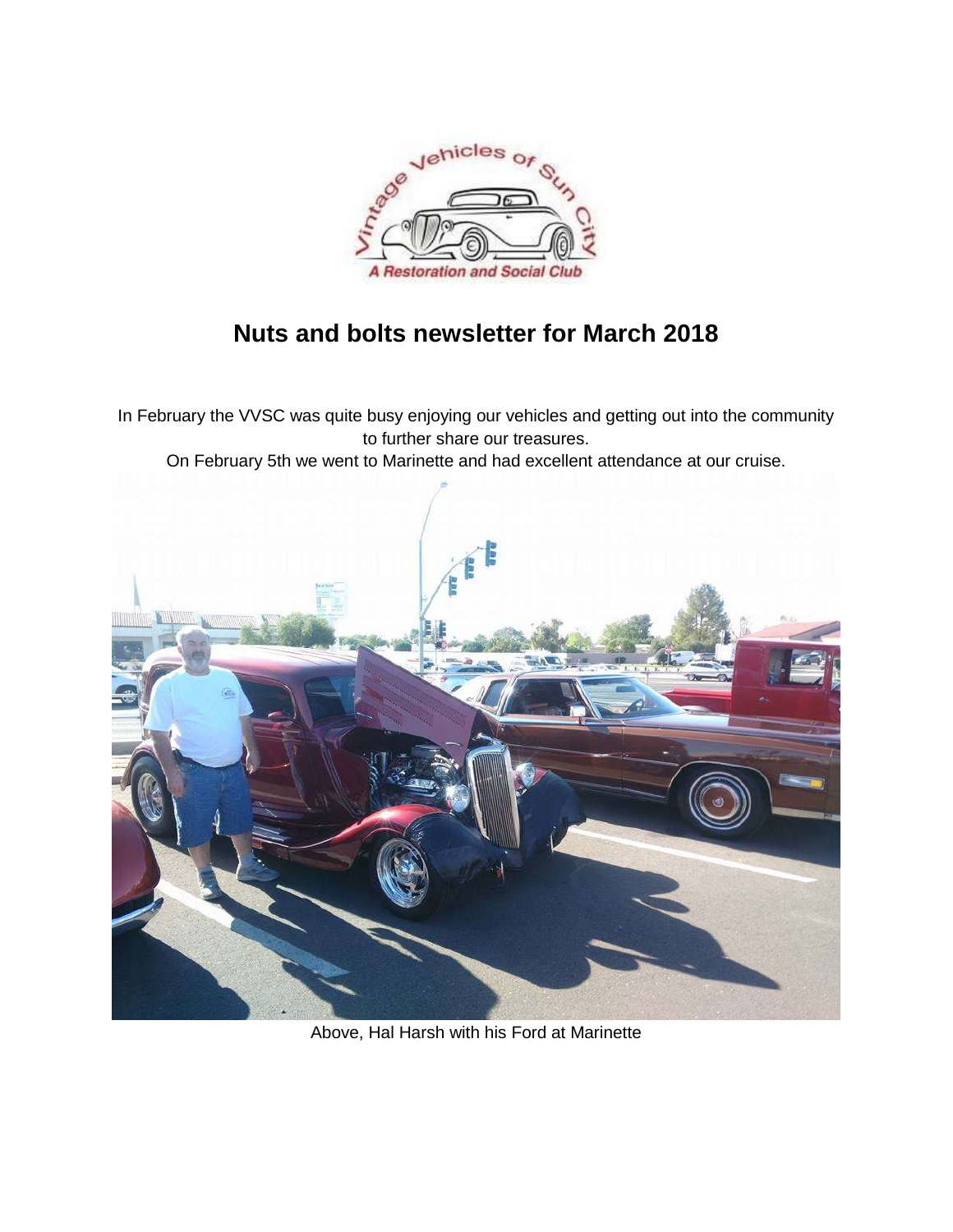

Above, Jerry and Verna Simmons's super cool rig

On February 17th we went to Freedom Plaza and participated in a multi club cruise. We listened to live music and had a BBQ lunch thanks to the good people at the Plaza. This is an annual event and the residents adore our vehicles.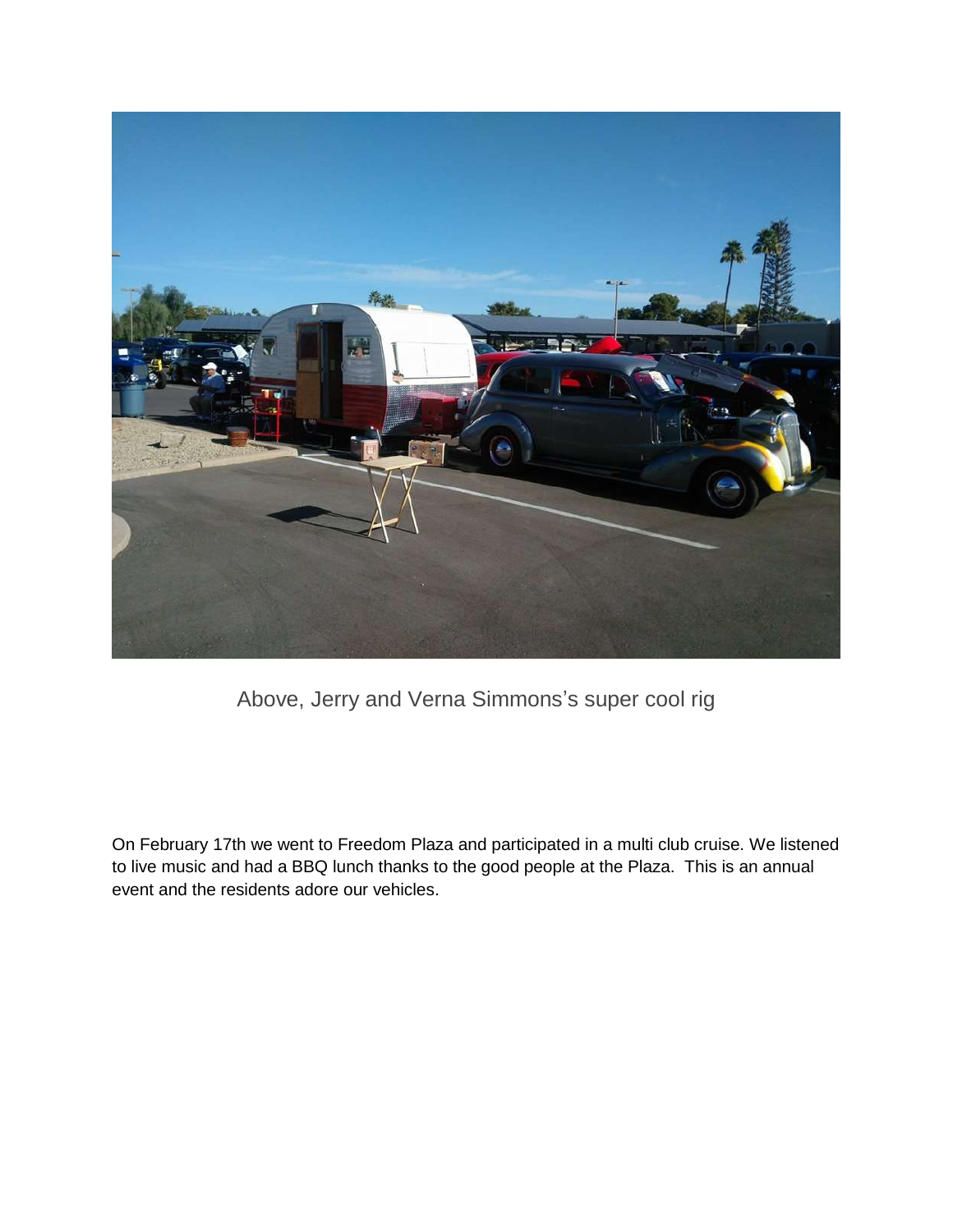

On the 23rd we went to a spring training game at the Mariner's stadium in Peoria.

We have had several meetings concerning our new building. The rules have been submitted and once approved, we can begin moving in and training monitors.

On the 22nd a small army assembled to stuff goody bags for our upcoming Spring Fling on which will be held on March 3rd.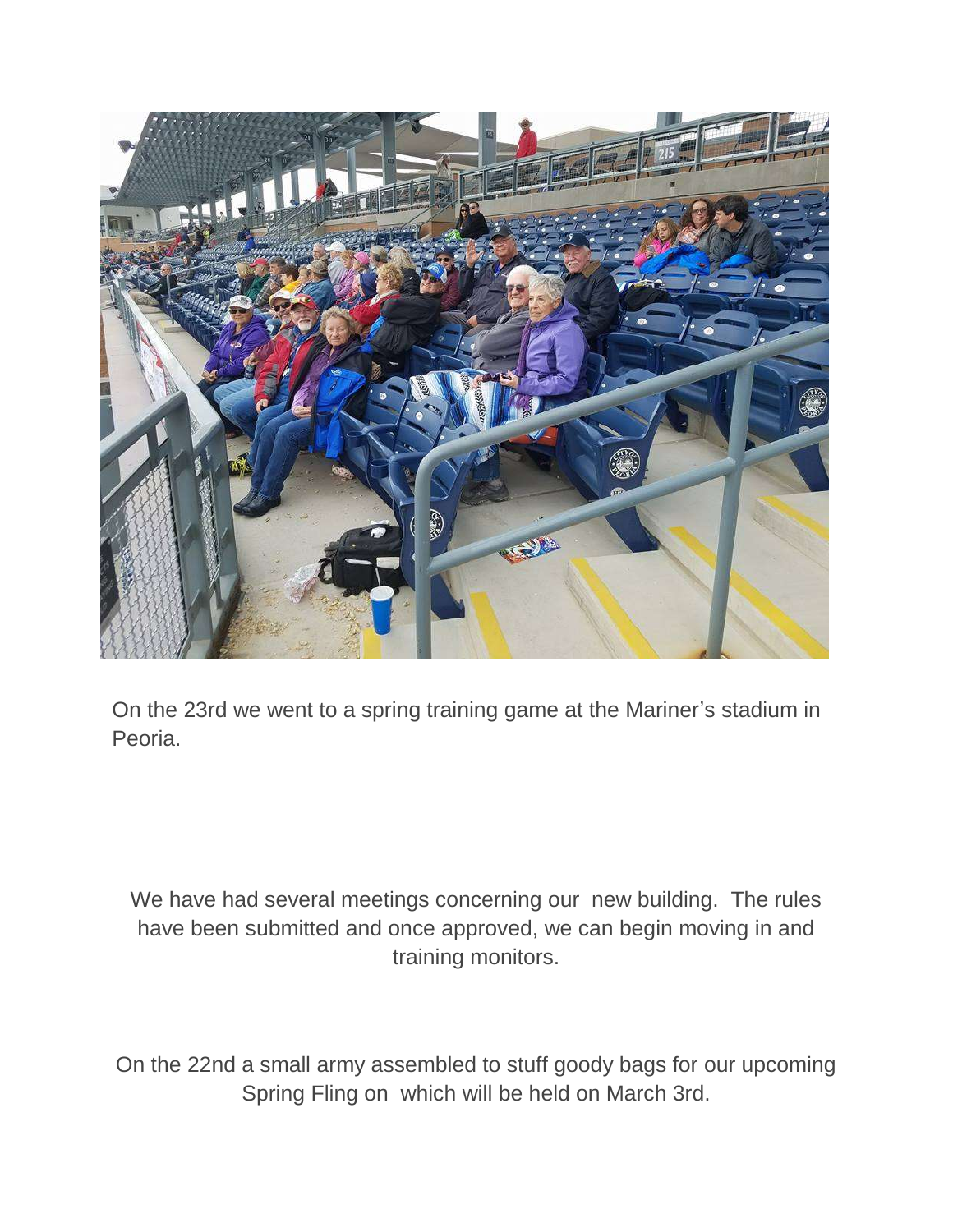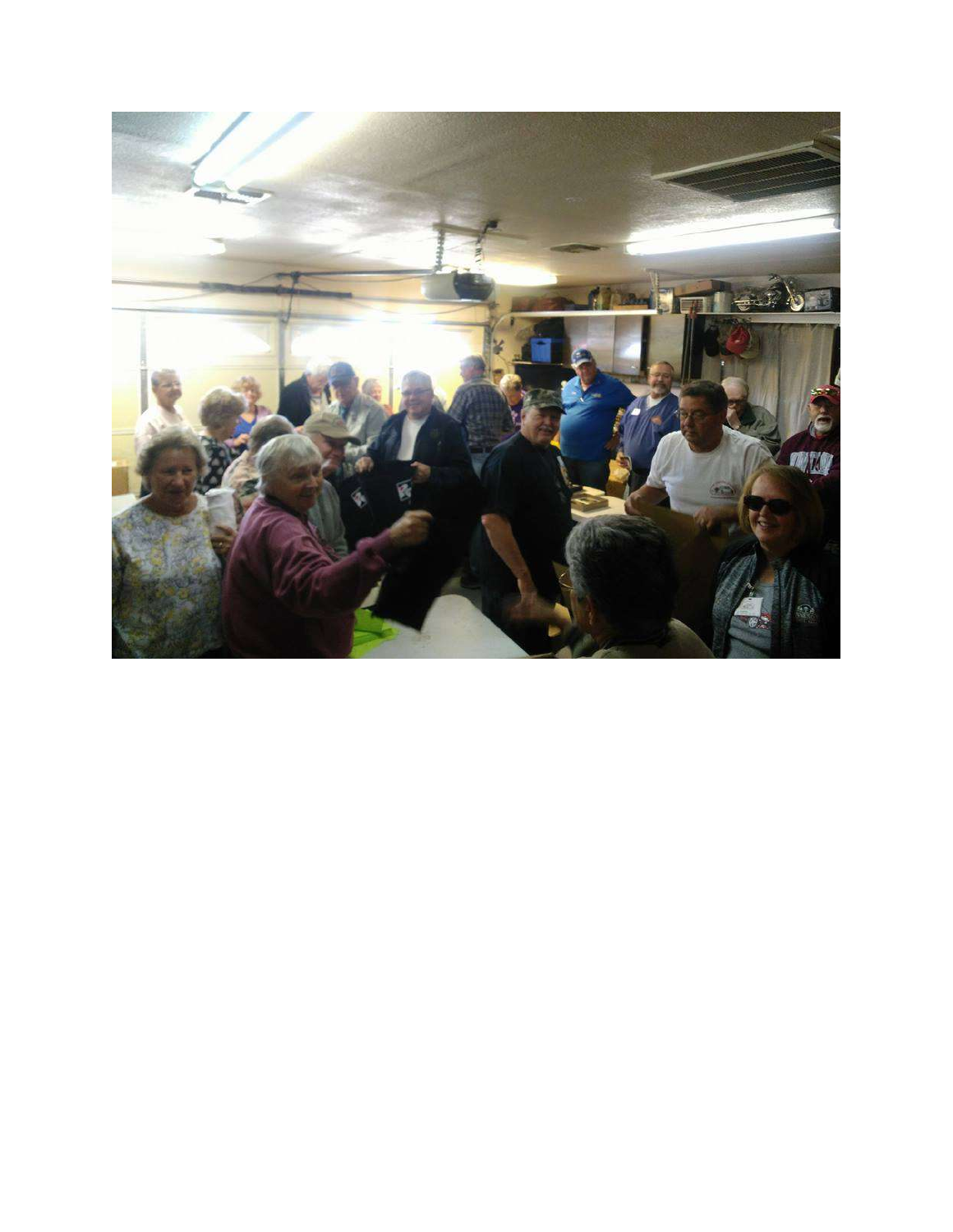Above, hard working troops working to make the Spring Fling a success

Looking ahead to March: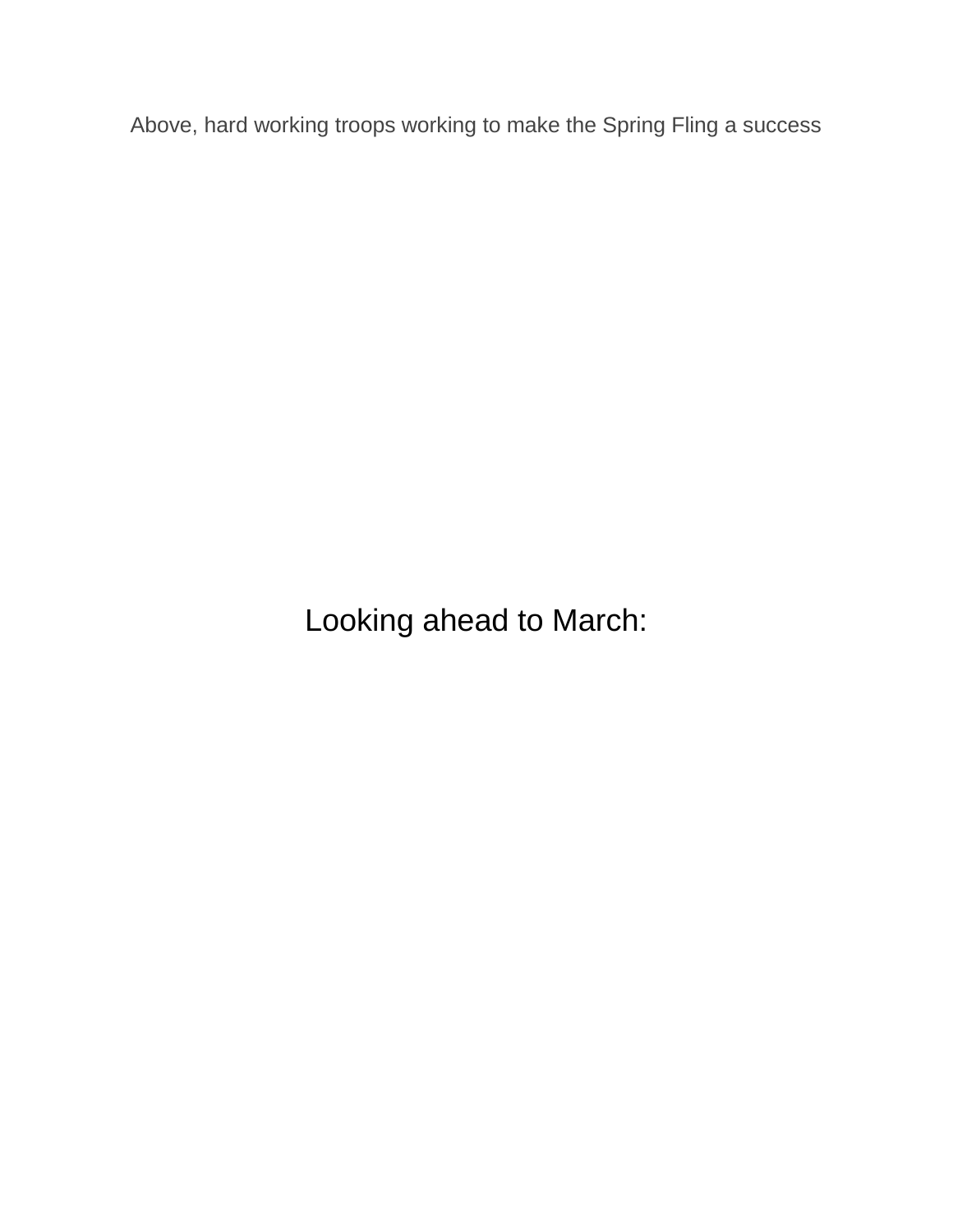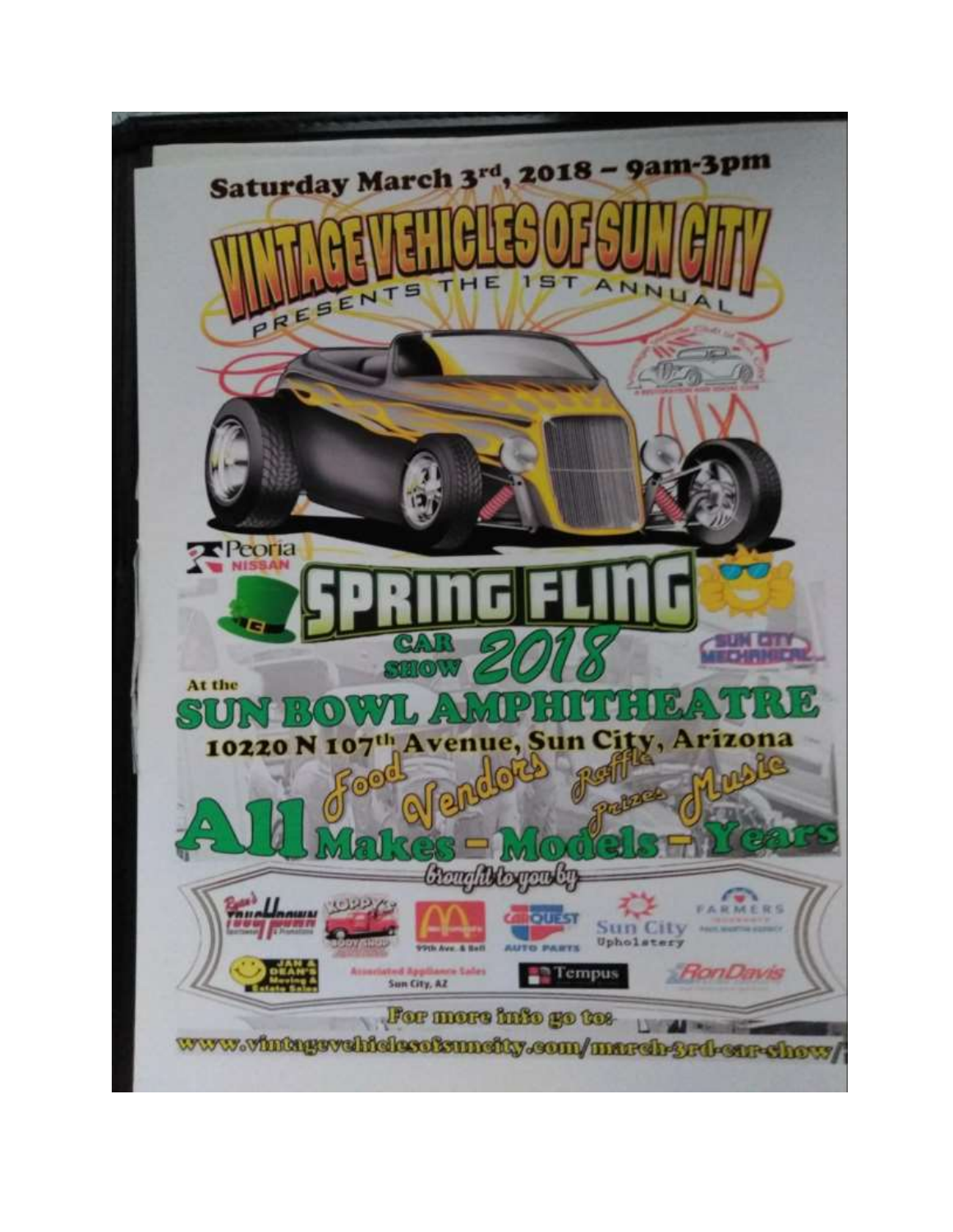**Be sure to tell everyone about our biggest event of the year, the Spring Fling at Sunbowl on March 3rd from 9am until 3pm. We have sold many raffle tickets for the Red Corvette grand prize and hopefully will increase ticket sales, this is a huge benefit for our club enabling us to purchase equipment for our shop.**

Check our website for current club info as details change:

[www.vintagevehiclesofs](www.vintagevehiclesof)uncity.com

And now the suspense is lifted, the answer to the truck question from last month:

A Jacobs R 755 radial from a 1950's Cessna airplane.

**Builder's corner:**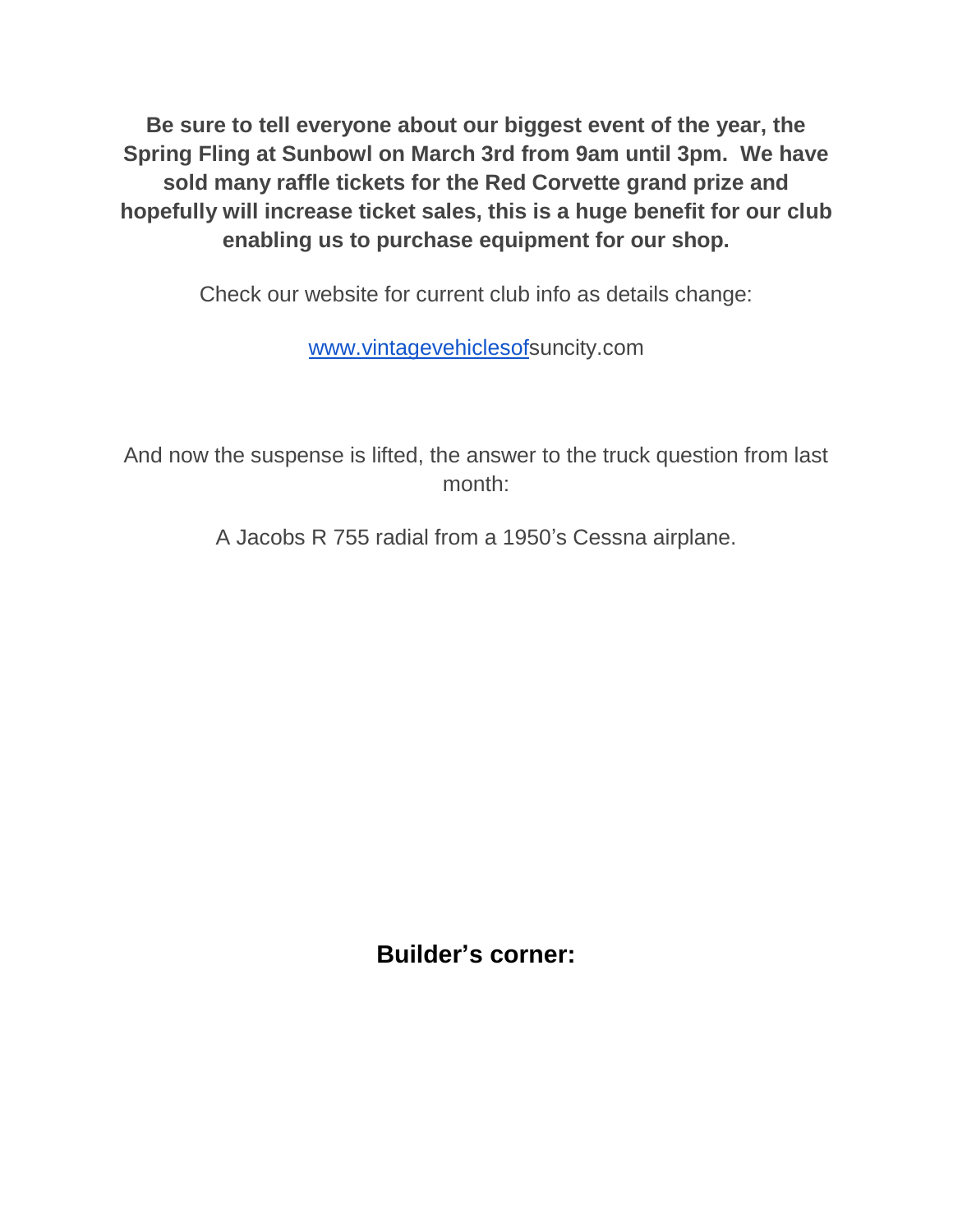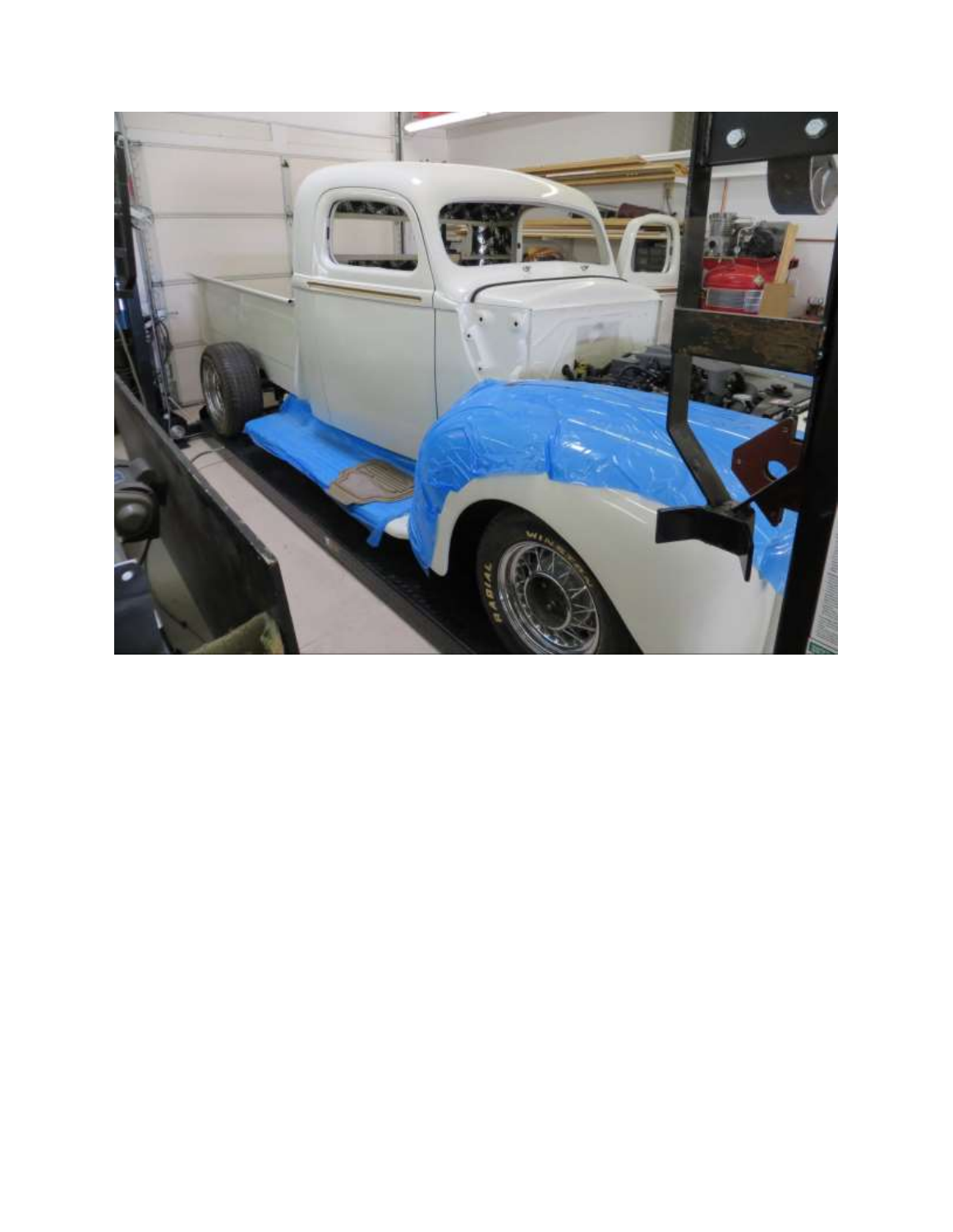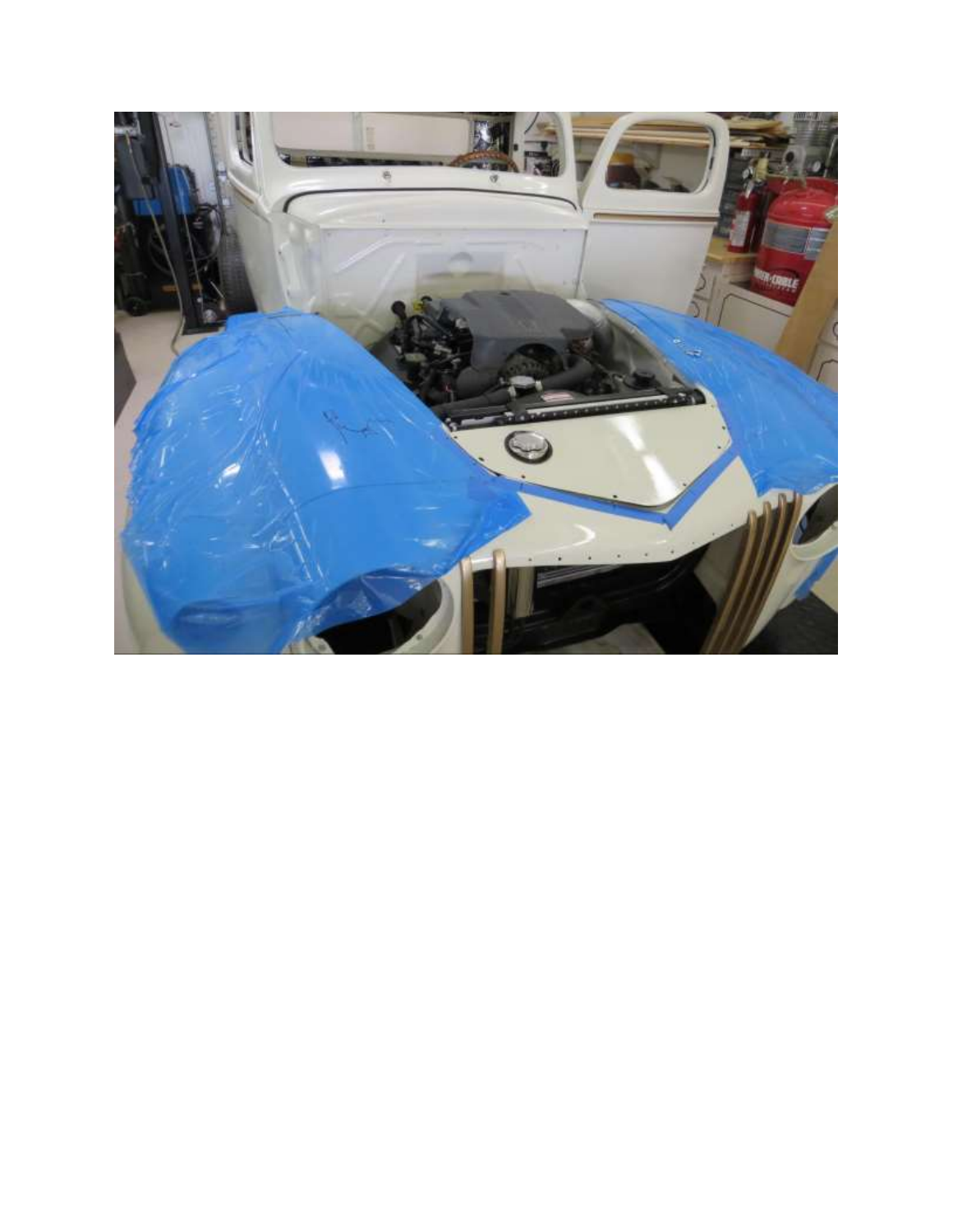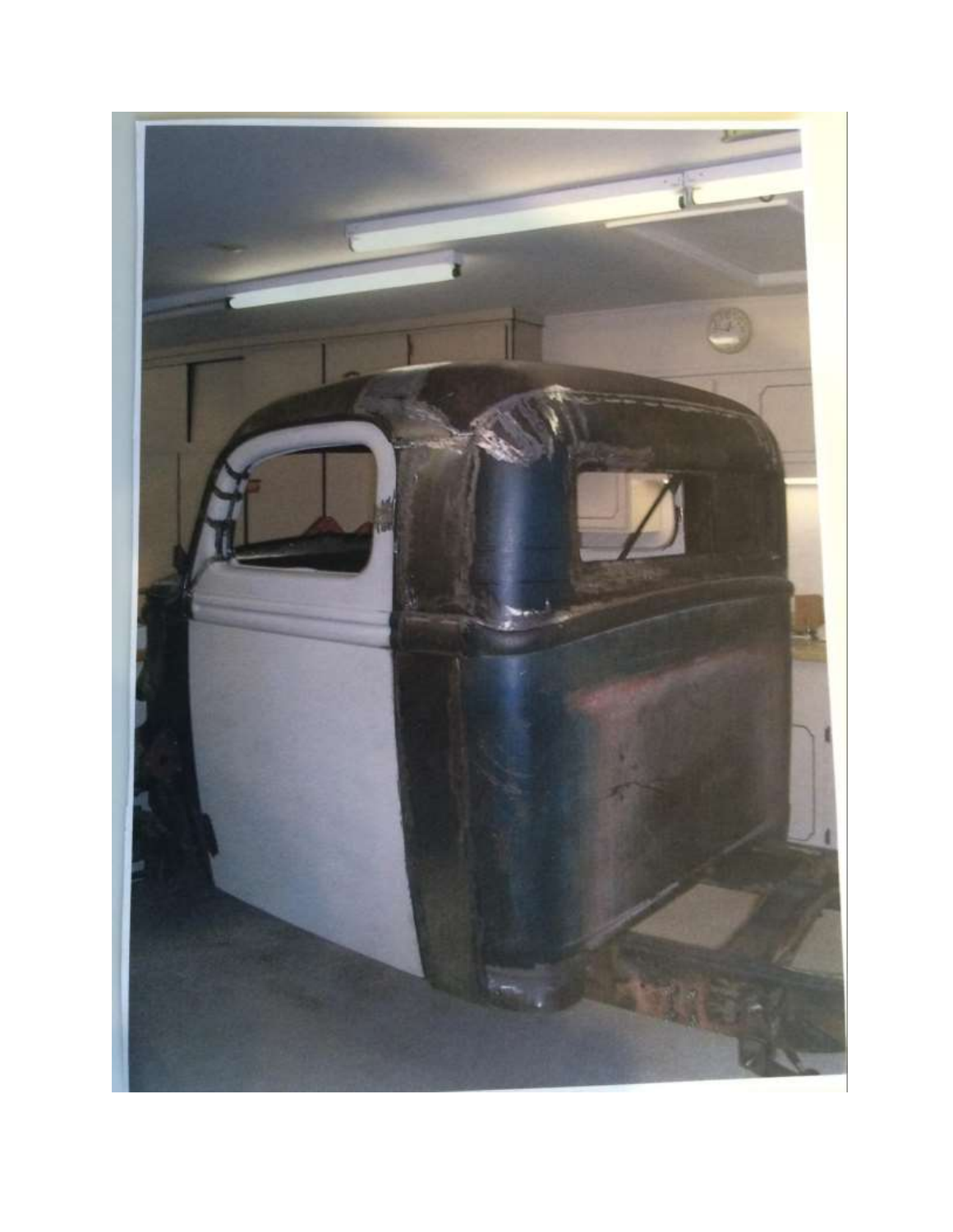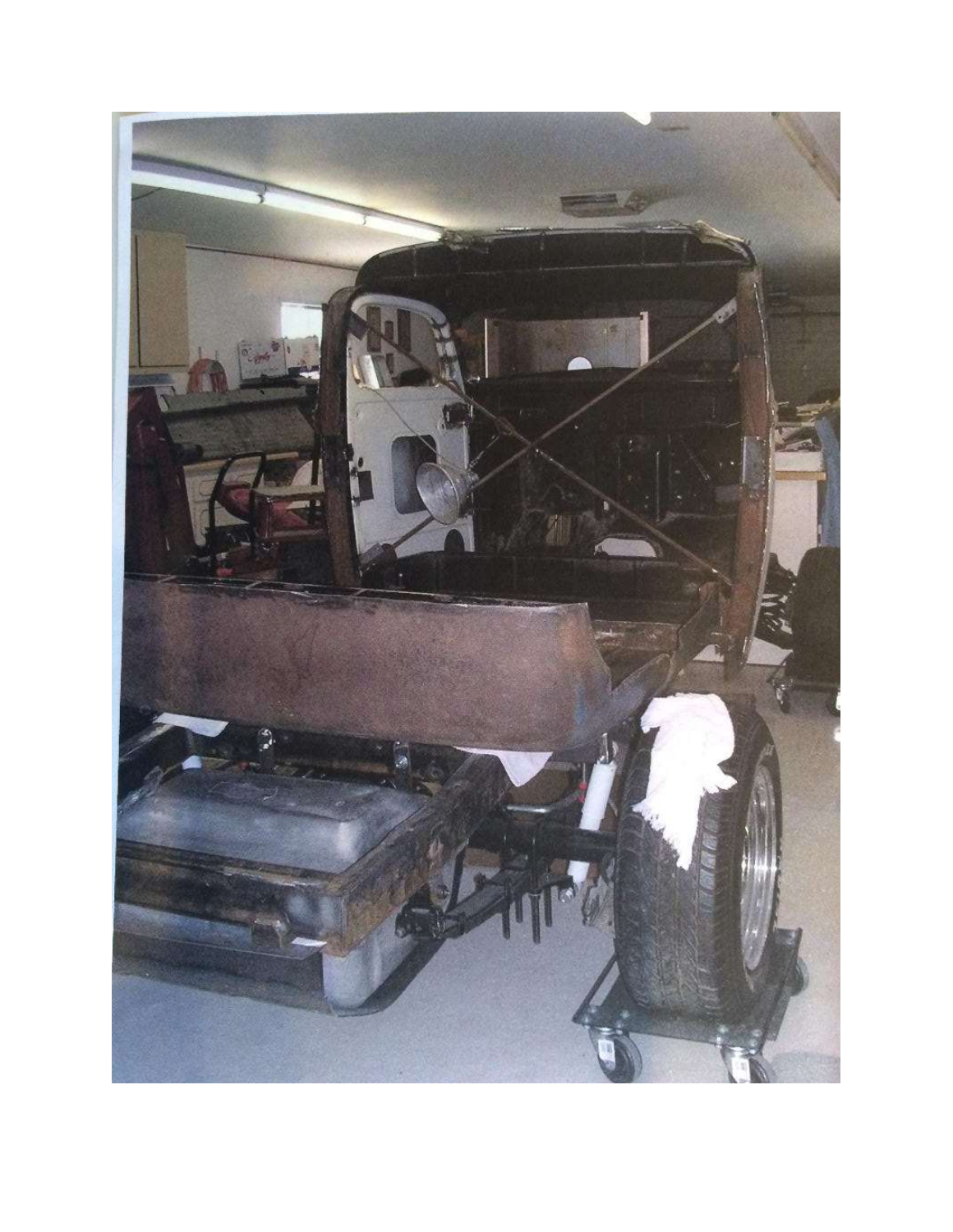Above is John Braemer's 10 years in the making 1947 Ford ½ ton pick up truck. The top had been chopped 21/2 inches, cab has been stretched 6 inches, rear window has been expanded 2 feet. The engine is powered by a 2005 Lincoln V8 with automatic transmission. The suspension is a Mustang front with rack and pinion steering, rear is 4 link, all on air bags. This will be one cool ride with Vintage air conditioning!

**As always, we thank our sponsors:**



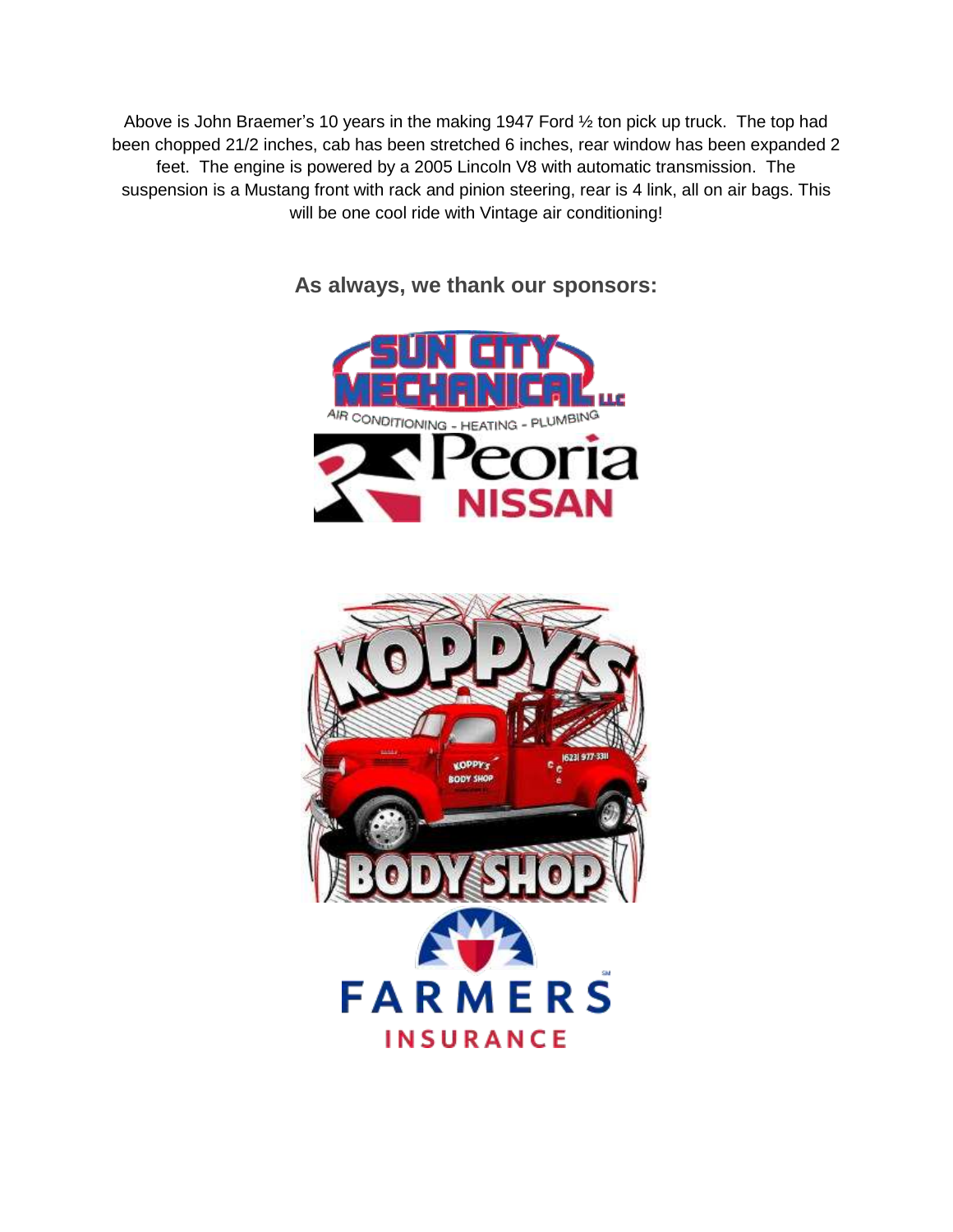



## **AUTO PARTS**





Your Hometown Bank